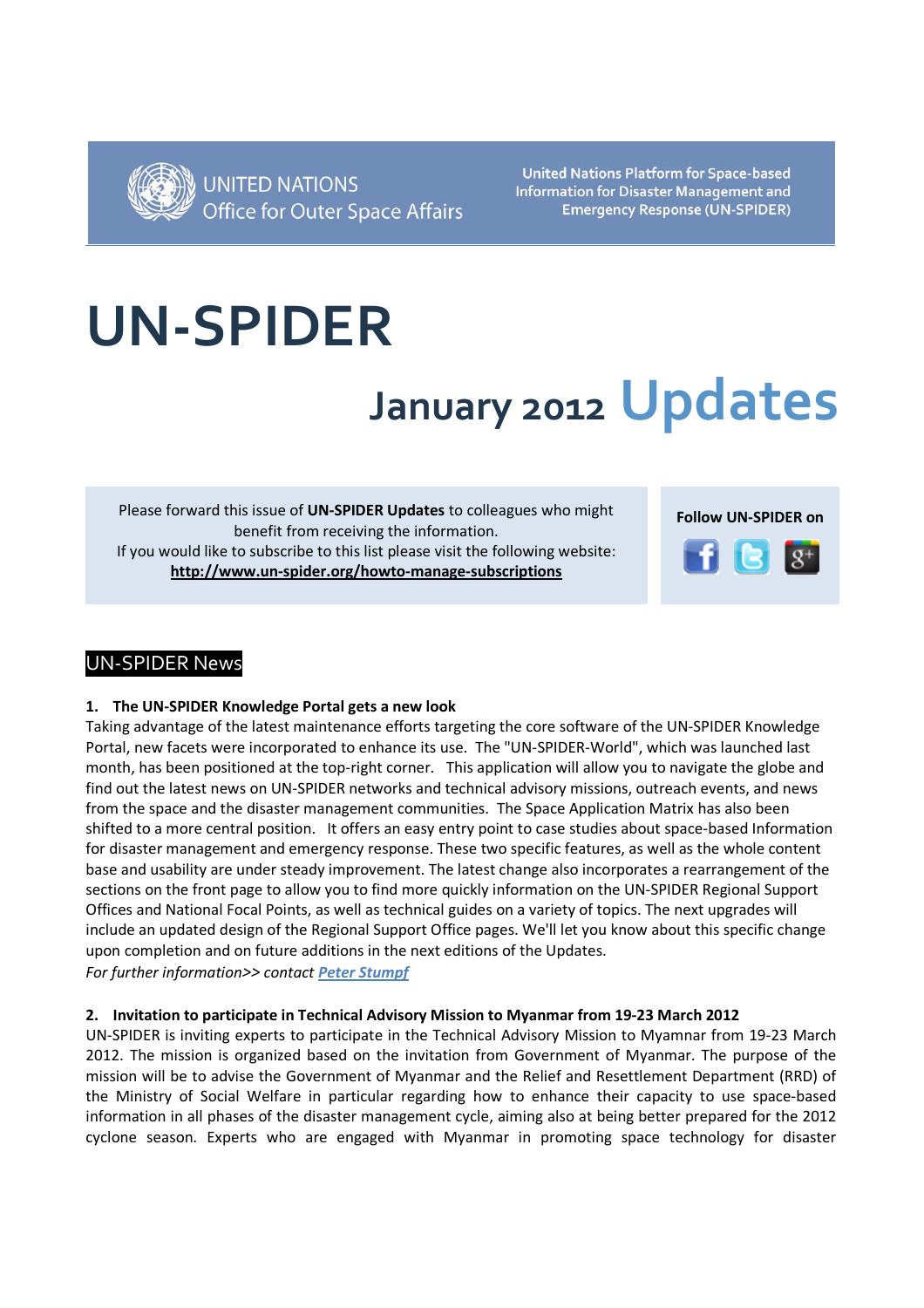

management and who are willing to be part of the mission team may contact Mr. Shirish Ravan (shirish.ravan@unoosa.org) to obtain further information.

# RSO News

# 3. 3rd Meeting of UN-SPIDER Regional Support Office to take place in Vienna

In the past three years the Regional Support Offices (RSOs) have contributed extensively to the implementation of UN-SPIDER's Plan of Work through their active participation in technical advisory missions, outreach and training activities and through the provision of technical advisory support, in particular in the case of those countries experiencing disasters. Covering Asia, Africa, Latin America and the Caribbean, the RSOs are at the core of UN-SPIDER's support at the national level.

The 3rd Annual Meeting of RSOs will take place on  $6 - 7$  February 2012 at the Vienna International Center. The meeting will bring together representatives from nine RSOs already established and representatives of government institutions from Indonesia, Hungary, Turkey, the Russian Federation and other countries which are in the process of formalizing agreements to become RSOs as well.

This meeting will focus on ways to enhance cooperation among RSOs, ways to take advantage of opportunities available to support efforts targeting prevention and mitigation, early warning, preparedness, response, and early recovery. In addition, the meeting will include presentations on the VALID project and on existing mechanisms that provide space-based information to support emergency relief operations. The meeting takes place in parallel with the 49th session of the Scientific and Technical Sub-Committee of the Committee of Peaceful Uses of Outer Space (COPUOS).

For further information >> contact **Lorant Czaran** 

# 4. ADRC Organized Second Expert Group Meeting: Toward Creative Learning from the Mega-Tsunami Disaster

The Asian Disaster Reduction Center (ADRC) held its second expert group meeting with the Japanese Cabinet Office, the UN Economic and Social Commission for Asia and the Pacific (ESCAP), the Japan International Cooperation Agency (JICA), and the International Recovery Platform (IRP), in Tokyo on 16-17 December 2011. The meeting gathered policy makers from Japan and other countries in the Asia Pacific region to discuss lessons learned from the Great East Japan Earthquake and the major policy changes adopted since then. The meeting also provided an opportunity to discuss the relevance of the Japanese experience in the international context and to gather feedback from experts from other countries.

For further information>>ADRC

# 5. Solar Flares and Magnetic Storms monitored by SUPARCO

The Space Weather Monitoring Facilities at SUPARCO, the UN-SPIDER RSO in Pakistan, recorded magnetic storms after the two solar flares (M3 & M-8.7) which occurred on Jan 19, 2012 around 20:15 PST & on Jan 23, 2012 at 08:59 PST. The medium intensity earthward solar eruption provoked disturbances in HF communications. Transpolar flights were also rescheduled and rerouted during the magnetic storms. For further information>>SUPARCO

# Community News

#### 6. Ocean health, disaster impacts monitored from above by satellite remote sensing

The International Society for Optics and Photonics (SPIE) held its Remote Sensing Conference held in Prague, Czech Republic, in September 2011 and set the stage for discussions regarding new remote sensing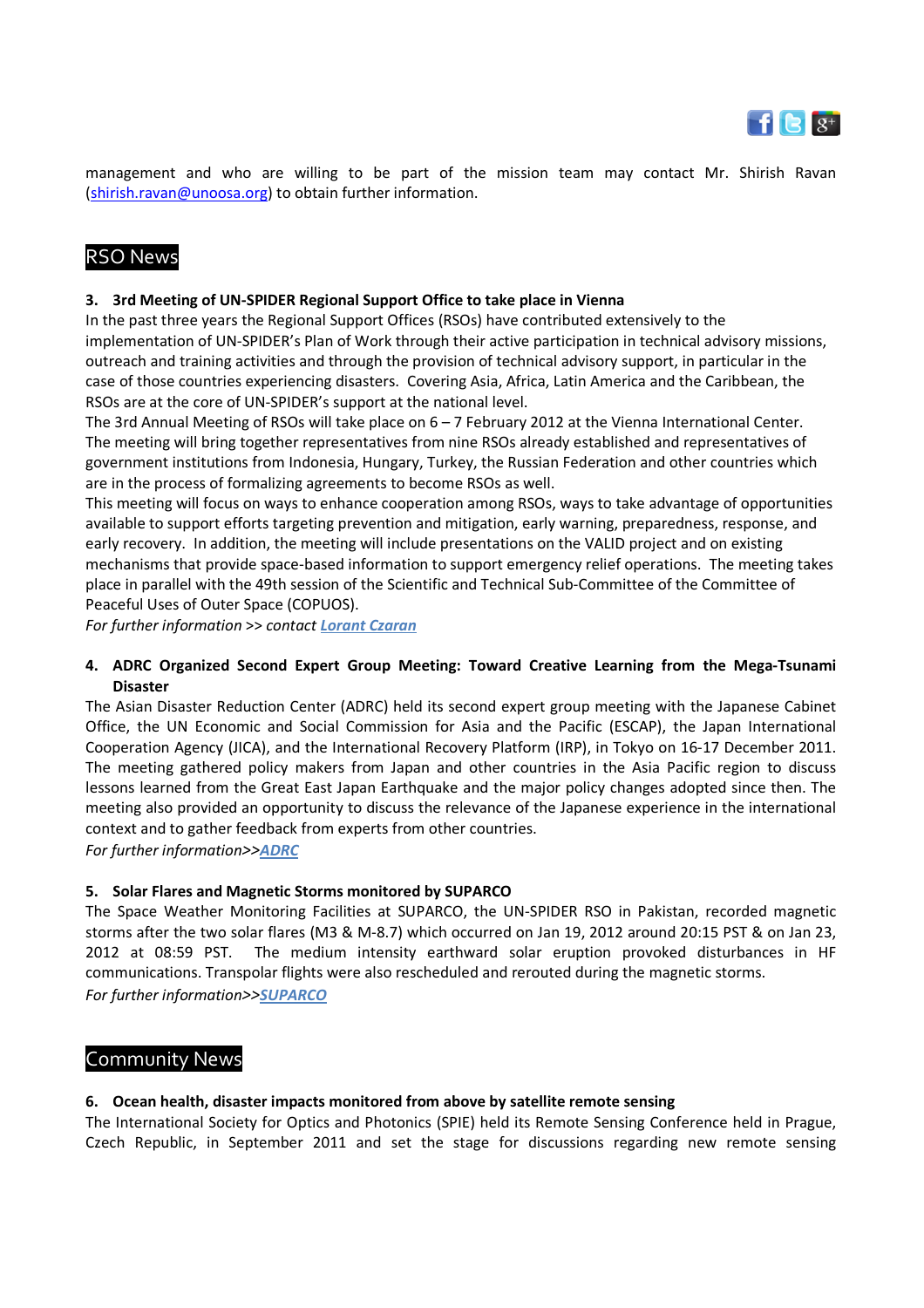

technologies with applications targeting ocean fish stocks and natural disasters. Papers presented by experts have been published in the SPIE Digital Library, which offers free access to abstracts. Full papers are also available by rental, pay-per-view or subscription.

For further information>>SPIE

# 7. A step closer to mapping the Earth in 3D

After a year in service, the twin German Earth observation satellites TanDEM-X and TerraSAR-X, completely mapped the entire land surface of the Earth for the first time. TanDEM-X and TerraSAR-X have been moving through space in close formation, at times just a few hundred meters apart. Strip by strip, they have recorded the surface of the Earth from different angles and transmitted high-resolution radar data from their orbit at an altitude of 514 kilometers down to the three ground stations – Kiruna (Sweden), Inuvik (Canada) and O'Higgins (Antarctica).The data is being used to create the world's first single-source, high-precision, 3-D digital elevation model of Earth. The German Aerospace Center (Deutsches Zentrum fur Luft- und Raumfahrt; DLR), which controls both radar satellites, expects to have this digital elevation model by mid 2013. The aim is to create an exceptionally accurate, global and homogeneous 3D elevation model that promises to be of equal interest for commercial and scientific purposes.

For further information>>DLR and European Association of Remote Sensing Companies

# **8.** China's Ziyuan III and Ziyuan I-02C satellites

The Chinese Ziyuan III satellite has sent back its first set of data just a few days after it was successfully launched on 9 January 2012. This satellite is expected to produce high-resolution imagery for civilian use. The National Surveying, Mapping and Geo-information Administration stated that it has posted hi-res imagery based on analysis of the data on the map website tianditu.cn, which operated by this Administration with independent intellectual property rights. The imagery covered an area of 210,000 square kilometers that includes the provinces of Heilongjiang, Jilin, Liaoning, Shandong, Jiangsu, Zhejiang and Fujian. According to the Administration, the image quality produced from this data is even higher than that achieved by overseas satellites with the same resolution, adding that ongoing tests on the satellite may further improve its image quality. For further information>>China Daily USA

In addition, China successfully launched the Ziyuan I-02C high-resolution, remote-sensing satellite on 22 December 2011 from the Taiyuan Satellite Launch Center in northern Shanxi province. Developed and produced by the China Academy of Space Technology, a subsidiary of China Aerospace Science and Technology Corporation (CASC), it is the country's first such orbiter that can acquire high-resolution data through remotesensing, marking a key technological leap forward. According to the center, the satellite can conduct land resources surveys, reduce natural disasters, aid agriculture development and contribute to the management of water resources.

For further information>>Xinhua

# 9. Vietnam to launch earth-monitoring satellites

With the support of Japanese experts, Vietnam is building a set of earth-observation satellites which will assist the government in planning how to cope with the effects of climate change and natural disasters. Japan announced last November that it will provide a 40-year loan in the amount of nearly US\$93 million (7.2 billion Japanese Yen) to Vietnam for equipment and capacity development connected to this bilateral satellite initiative. The first two satellites are expected to be launched in 2017 and 2020, according to Shohei Matsuura, senior advisor with the Japan International Cooperation Agency (JICA) in Hanoi.

For further information>>Science and Development Network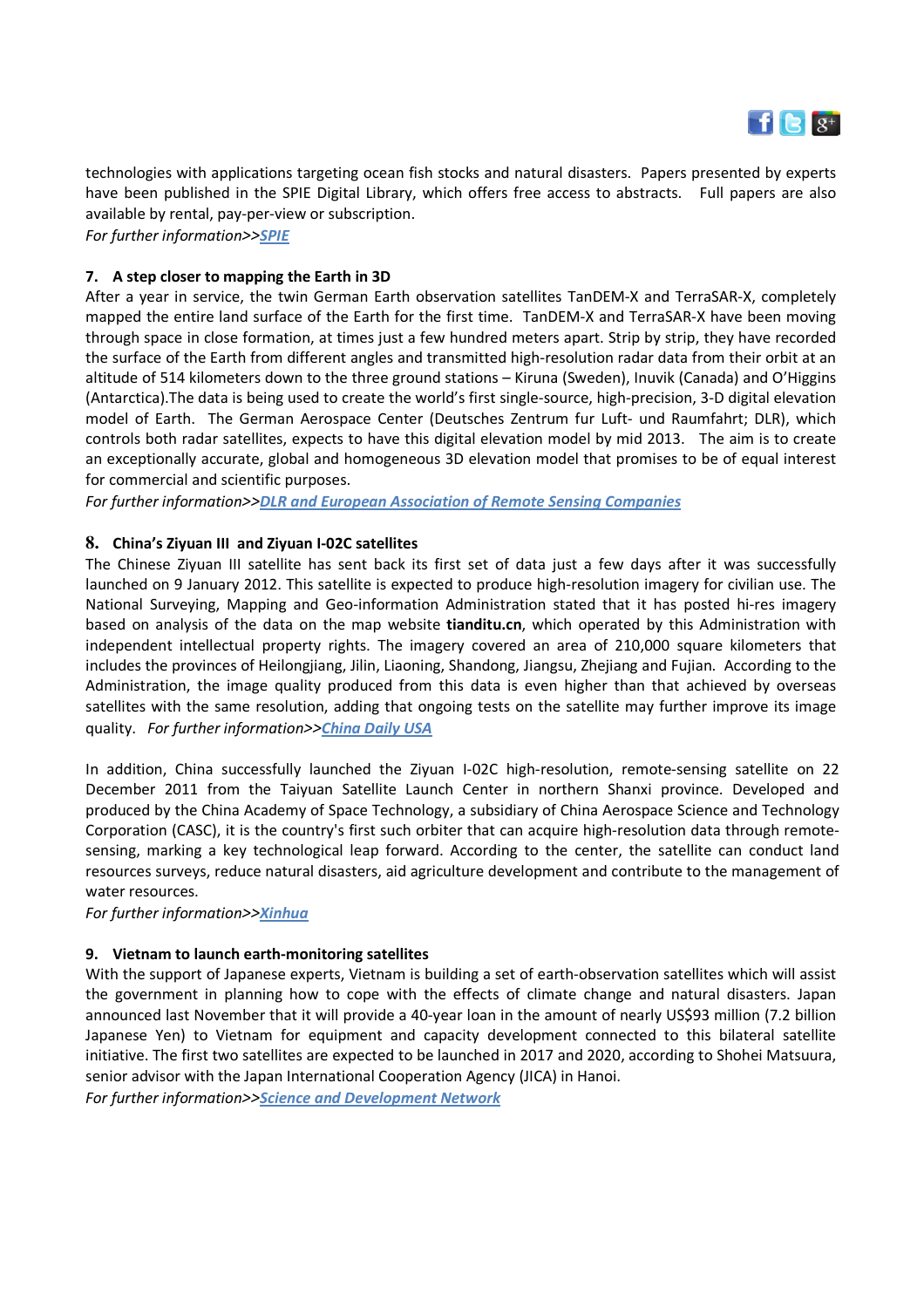

# 10. High Resolution OrbView - 3 Images Now Available from USGS

OrbView-3 satellite images collected around the world between 2003 and 2007 by the Orbital Imaging Corporation (now GeoEye) at up to one-meter resolution can now be downloaded at no cost through USGS EarthExplorer. The OrbView-3 dataset includes 180,000 scenes of one-meter resolution panchromatic, black and white, and four-meter resolution multi-spectral (color and infrared) data which will be useful for a wide range of science applications.

For further information>>U.S. Geological Survey

# 11.SAFER is activated for Mozambique

On 07 January 2012, Mozambique's coast was hit by tropical depression "Dando" and then by cyclone "Funso". With wind speeds up to 220 km/h and torrential rains, the storms caused severe damages and floods. About 13,000 people were affected as well as communication and infrastructure along the coast. GMES-SAFER provided several Radarsat 2 and Landsat 5-7 satellite images of the region after the incident to support emergency relief operations.

For further information >> **SAFER** 

# 12. The International Charter is activated for Brazil

On 30 December 2011 the Charter was activated at the request of Brazil when at least 20,000 people had to be evacuated In Rio de Janerio, Brazil, after a dam burst. Heavy rains caused the dam to burst in Campos dos Goytacazes, Brazil. Mudslides also struck in the city of Belo Horizonte, killing 6 people due to severe weather conditions. A state of emergency has since been declared in 66 towns and cities in Minas Gerais which have been placed on red alert. The Brazilian government has sent civil defence officials to handle the worst affected areas to avoid further loss of human lives and material losses. Last year more than 800 people died due to severe flooding in Rio de Janerio.

For further information >>The International Charter

# Upcoming UN-SPIDER Outreach Activities

#### 13. Fifth United Nations International UN-SPIDER Bonn Workshop on 24-26 April 2012

 The Fifth United Nations International UN-SPIDER Bonn Workshop on Disaster Management and Space Technology will take place on 24 -26 April 2012 in the premises of the United Nations Campus in Bonn, Germany. Under the title: "Enhancing Resilience through Knowledge Management: Networks and the UN-SPIDER Knowledge Portal", the workshop will bring together developers, experts and practitioners to discuss strategies to enhance the use of space-based information to support all phases of the disaster management cycle. The workshop will also provide a forum to discuss novel applications of geo-viewers, web-based mapping tools, and other IT applications and infrastructure with particular emphasis on enhancing the use of space-based information in the areas of disaster-risk management and emergency response. In addition, it will provide the forum to discuss how such portals enhance the support provided by regional and global networks, including voluntary technical communities. Applications can be submitted through the online application tool at the UN-SPIDER Knowledge Portal (http://www.un-spider.org/workshop-bonn-2012). The deadline to submit applications is 23 March 2012. A limited number of selected international participants from developing countries will be offered financial support to attend the Workshop. For further information>> UN-SPIDER